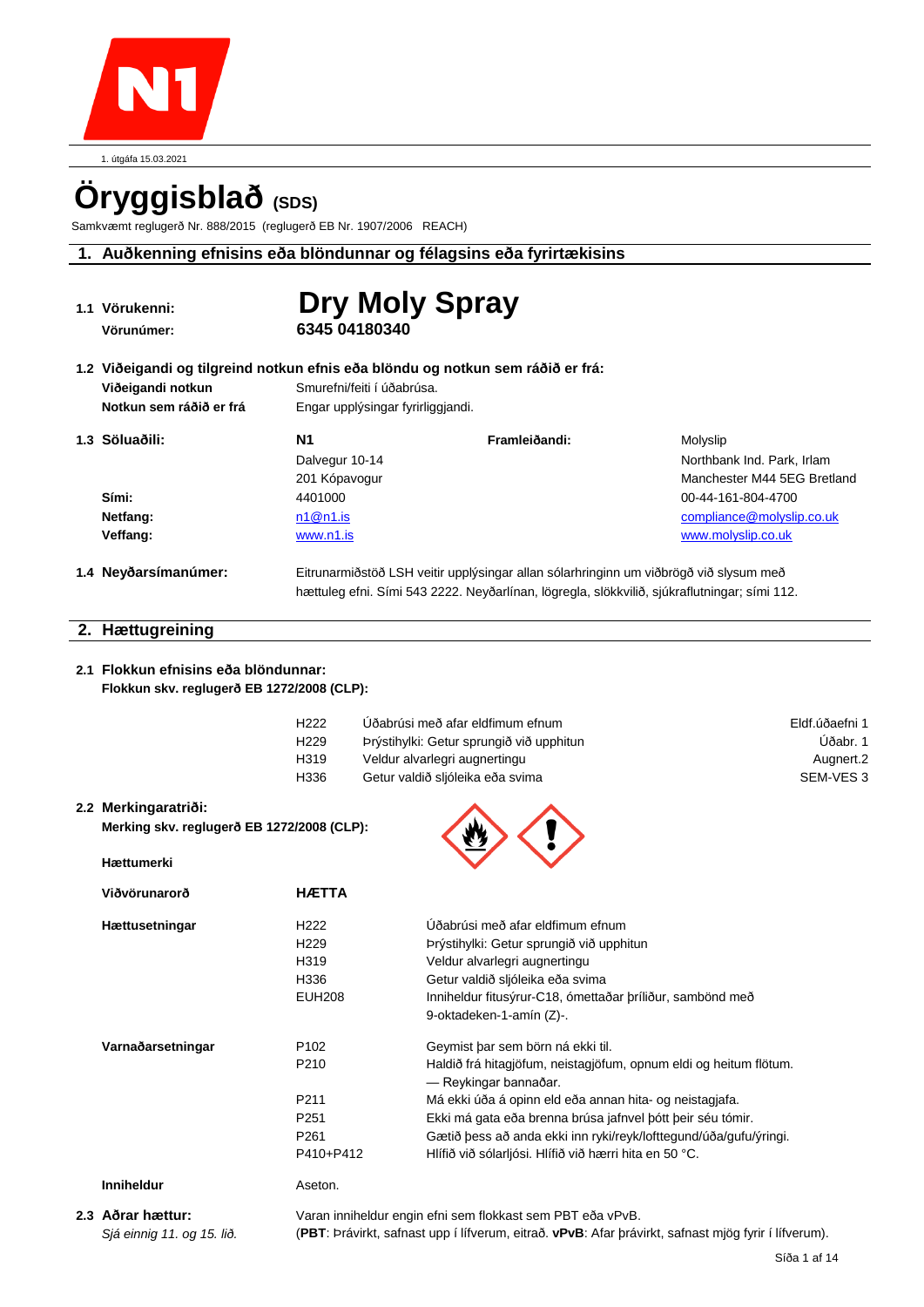

According to Regulation (EC) No 1907/2006, Annex II, as amended. Commission Regulation (EU) No 2015/830 of 28 May 2015.

| SECTION 1: Identification of the substance/mixture and of the company/undertaking |                                                                                                                                                                                |  |  |  |
|-----------------------------------------------------------------------------------|--------------------------------------------------------------------------------------------------------------------------------------------------------------------------------|--|--|--|
| 1.1. Product identifier                                                           |                                                                                                                                                                                |  |  |  |
| <b>Product name</b>                                                               | Dry Moly Spray                                                                                                                                                                 |  |  |  |
|                                                                                   | 1.2. Relevant identified uses of the substance or mixture and uses advised against                                                                                             |  |  |  |
| <b>Identified uses</b>                                                            | Lubricant.                                                                                                                                                                     |  |  |  |
| <b>Uses advised against</b>                                                       | No specific uses advised against are identified.                                                                                                                               |  |  |  |
| 1.3. Details of the supplier of the safety data sheet                             |                                                                                                                                                                                |  |  |  |
| Supplier                                                                          | Molyslip<br>4 Huntsman Drive<br>Northbank Industrial Park<br>Irlam<br>Manchester<br>M44 5EG<br>UK<br>+44 (0) 161 804 4700<br>+44 (0) 161 804 4701<br>compliance@molyslip.co.uk |  |  |  |
| 1.4. Emergency telephone number                                                   |                                                                                                                                                                                |  |  |  |
| <b>Emergency telephone</b>                                                        | +44 (0)161 804 4700 (8am to 4pm)                                                                                                                                               |  |  |  |
| <b>SECTION 2: Hazards identification</b>                                          |                                                                                                                                                                                |  |  |  |
| 2.1. Classification of the substance or mixture<br>Classification (EC 1272/2008)  |                                                                                                                                                                                |  |  |  |
| <b>Physical hazards</b>                                                           | Aerosol 1 - H222, H229                                                                                                                                                         |  |  |  |
| <b>Health hazards</b>                                                             | Eye Irrit. 2 - H319 STOT SE 3 - H336                                                                                                                                           |  |  |  |
| <b>Environmental hazards</b>                                                      | Not Classified                                                                                                                                                                 |  |  |  |
| <b>Notes</b><br>2.2. Label elements<br><b>Hazard pictograms</b>                   |                                                                                                                                                                                |  |  |  |
| Signal word                                                                       | Danger                                                                                                                                                                         |  |  |  |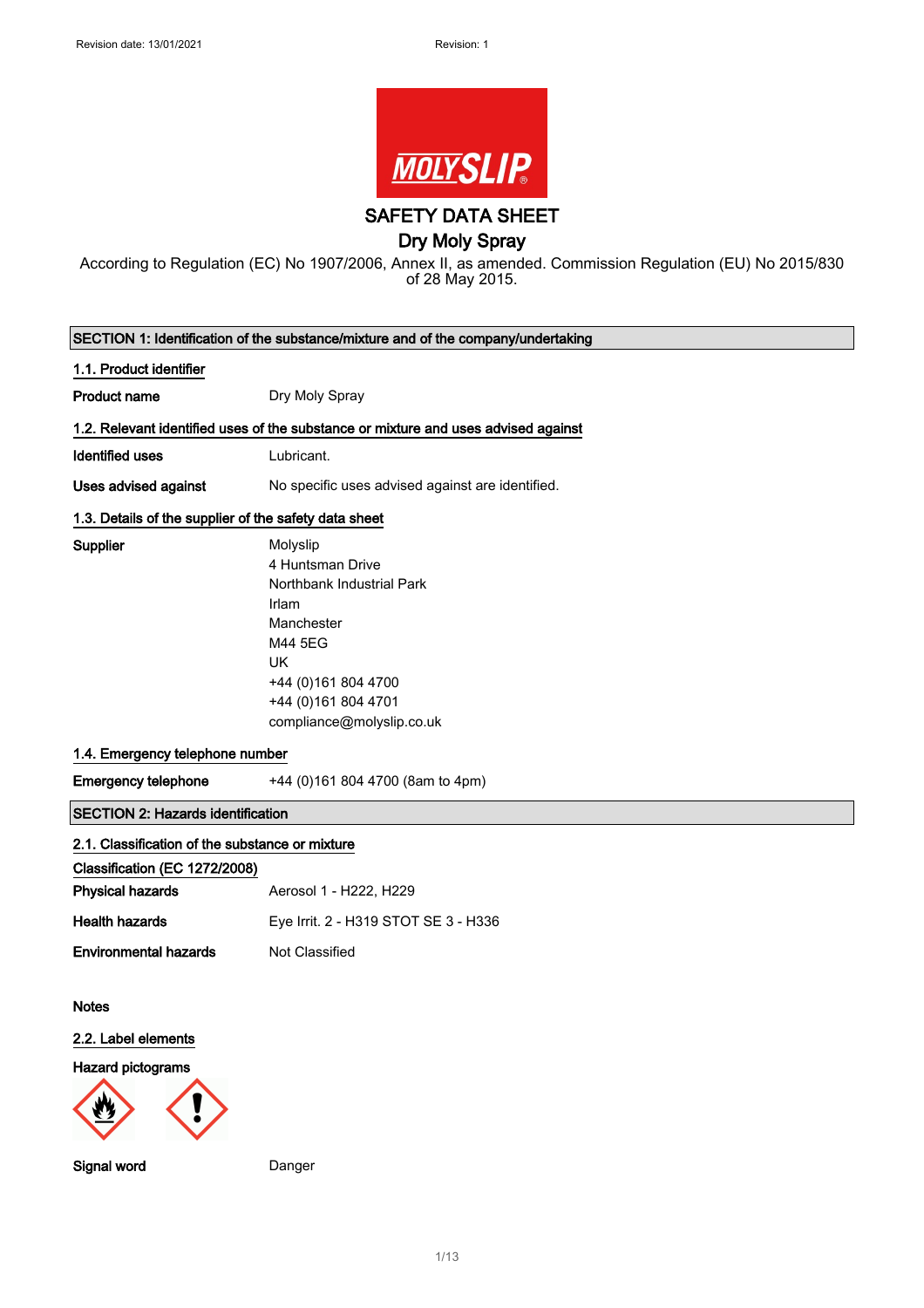| <b>Hazard statements</b>                  | EUH208 Contains Fatty acids, C-18, unsatd. trimers, compd. with 9-octadecen-1-amine, (Z)-.<br>May produce an allergic reaction.<br>H222 Extremely flammable aerosol.<br>H229 Pressurised container: may burst if heated.<br>H319 Causes serious eye irritation.<br>H336 May cause drowsiness or dizziness.                                                                                                                                                                                                                                                                                                                                                                                                                                                                                                                                                                                                                                                                                                                                                                                                   |
|-------------------------------------------|--------------------------------------------------------------------------------------------------------------------------------------------------------------------------------------------------------------------------------------------------------------------------------------------------------------------------------------------------------------------------------------------------------------------------------------------------------------------------------------------------------------------------------------------------------------------------------------------------------------------------------------------------------------------------------------------------------------------------------------------------------------------------------------------------------------------------------------------------------------------------------------------------------------------------------------------------------------------------------------------------------------------------------------------------------------------------------------------------------------|
| <b>Precautionary statements</b>           | P210 Keep away from heat, hot surfaces, sparks, open flames and other ignition sources. No<br>smoking.<br>P211 Do not spray on an open flame or other ignition source.<br>P251 Do not pierce or burn, even after use.<br>P261 Avoid breathing spray.<br>P410+P412 Protect from sunlight. Do not expose to temperatures exceeding 50°C/122°F.                                                                                                                                                                                                                                                                                                                                                                                                                                                                                                                                                                                                                                                                                                                                                                 |
| Contains                                  | acetone                                                                                                                                                                                                                                                                                                                                                                                                                                                                                                                                                                                                                                                                                                                                                                                                                                                                                                                                                                                                                                                                                                      |
| Supplementary precautionary<br>statements | P264 Wash contaminated skin thoroughly after handling.<br>P271 Use only outdoors or in a well-ventilated area.<br>P273 Avoid release to the environment.<br>P280 Wear protective gloves/ protective clothing/ eye protection/ face protection.<br>P302+P352 IF ON SKIN: Wash with plenty of water.<br>P304+P340 IF INHALED: Remove person to fresh air and keep comfortable for breathing.<br>P305+P351+P338 IF IN EYES: Rinse cautiously with water for several minutes. Remove<br>contact lenses, if present and easy to do. Continue rinsing.<br>P312 Call a POISON CENTRE/doctor if you feel unwell.<br>P321 Specific treatment (see medical advice on this label).<br>P332+P313 If skin irritation occurs: Get medical advice/attention.<br>P337+P313 If eye irritation persists: Get medical advice/ attention.<br>P362+P364 Take off contaminated clothing and wash it before reuse.<br>P391 Collect spillage.<br>P403+P233 Store in a well-ventilated place. Keep container tightly closed.<br>P405 Store locked up.<br>P501 Dispose of contents/ container in accordance with national regulations. |

#### 2.3. Other hazards

This product does not contain any substances classified as PBT or vPvB.

| <b>SECTION 3: Composition/information on ingredients</b>         |                                                                                            |         |  |
|------------------------------------------------------------------|--------------------------------------------------------------------------------------------|---------|--|
| 3.2. Mixtures                                                    |                                                                                            |         |  |
| Petroleum gases, liquefied                                       |                                                                                            | 60-100% |  |
| CAS number: 68476-85-7                                           | FC number: 270-704-2                                                                       |         |  |
|                                                                  | This product is exempted from pre-registration and registration in accordance with Annex V |         |  |
| Classification<br>Flam. Gas 1 - H220<br>Press. Gas (Liq.) - H280 |                                                                                            |         |  |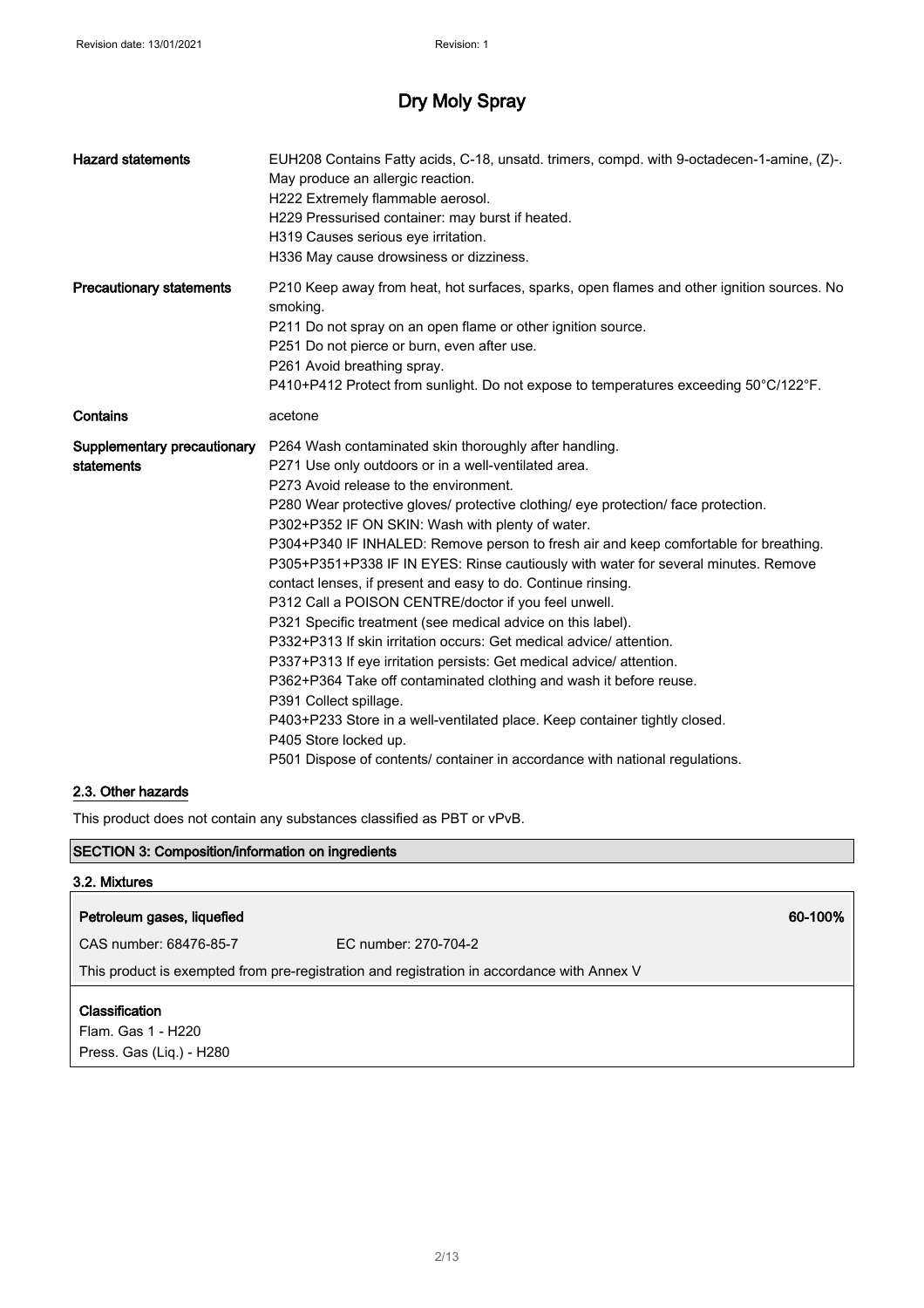| acetone                                                                                                                                                                                                                      |                      | 10-30%                                               |
|------------------------------------------------------------------------------------------------------------------------------------------------------------------------------------------------------------------------------|----------------------|------------------------------------------------------|
| CAS number: 67-64-1                                                                                                                                                                                                          | EC number: 200-662-2 |                                                      |
| Classification<br>Flam. Liq. 2 - H225<br>Eye Irrit. 2 - H319<br>STOT SE 3 - H336                                                                                                                                             |                      |                                                      |
| Molybdenum disulphide                                                                                                                                                                                                        |                      | $1 - 5%$                                             |
| CAS number: 1317-33-5                                                                                                                                                                                                        | EC number: 215-263-9 |                                                      |
| Classification<br>Not Classified                                                                                                                                                                                             |                      |                                                      |
| xylene                                                                                                                                                                                                                       |                      | $1 - 5%$                                             |
| CAS number: 1330-20-7                                                                                                                                                                                                        | EC number: 215-535-7 | REACH registration number: 01-<br>2119488216-32-XXXX |
| Classification<br>Flam. Liq. 3 - H226<br>Acute Tox. 4 - H312<br>Acute Tox. 4 - H332<br>Skin Irrit. 2 - H315<br>Eye Irrit. 2 - H319<br>STOT SE 3 - H335<br>STOT RE 2 - H373<br>Asp. Tox. 1 - H304<br>Aquatic Chronic 3 - H412 |                      |                                                      |
| Fatty acids, C-18, unsatd. trimers, compd. with 9-octadecen-<br>1-amine, $(Z)$ -<br>CAS number: 147900-93-4                                                                                                                  |                      | 1%                                                   |
| Classification<br>Eye Irrit. 2 - H319<br>Skin Sens. 1 - H317<br>STOT RE 1 - H372                                                                                                                                             |                      |                                                      |
| Solvent naphtha (petroleum), light arom.                                                                                                                                                                                     |                      | 1%                                                   |
| CAS number: 64742-95-6                                                                                                                                                                                                       | EC number: 265-199-0 |                                                      |
| Classification<br>Muta. 1B - H340<br>Carc. 1B - H350<br>Asp. Tox. 1 - H304                                                                                                                                                   |                      |                                                      |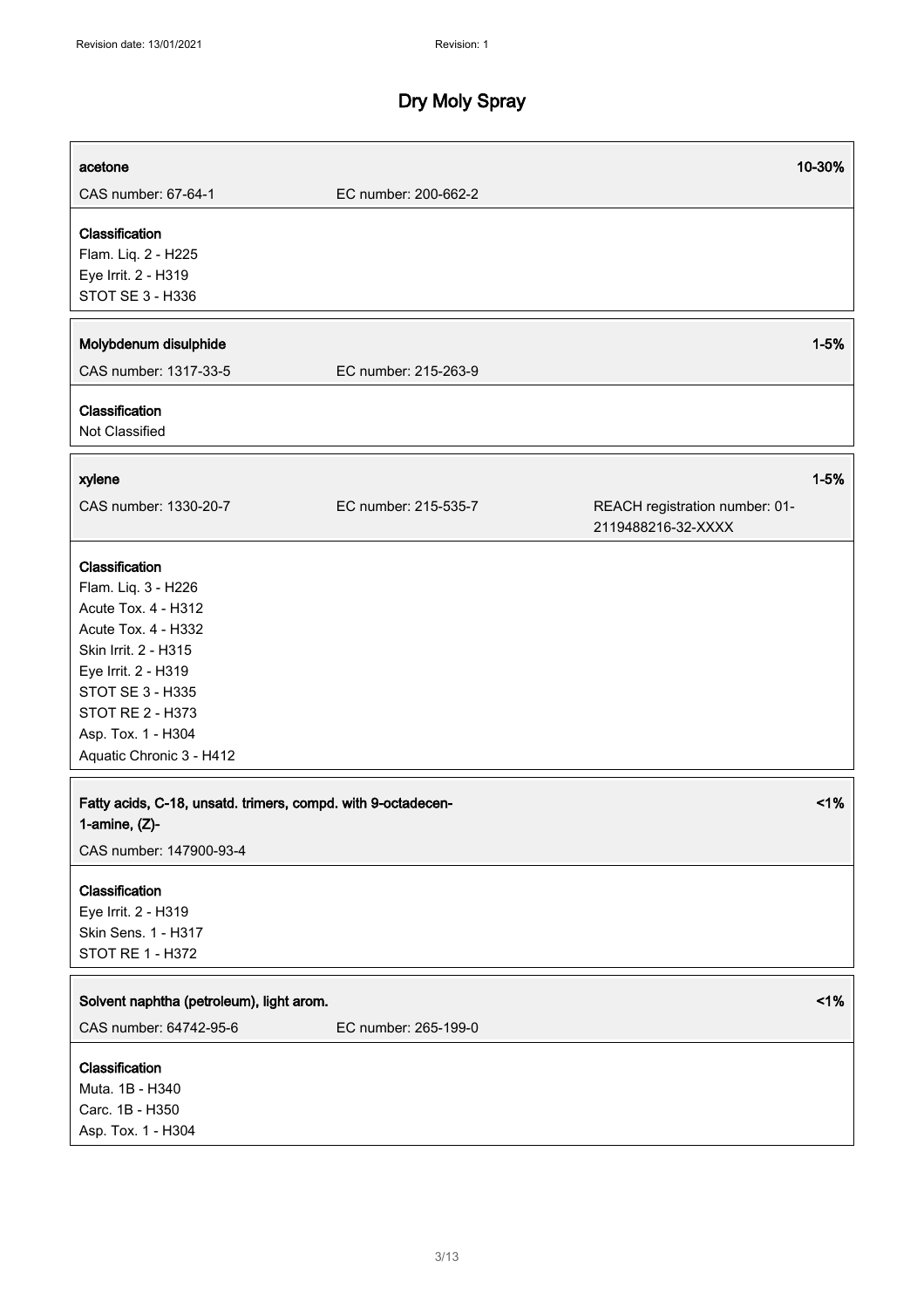| ethylbenzene                                                                       |                      | $1\%$ |  |
|------------------------------------------------------------------------------------|----------------------|-------|--|
| CAS number: 100-41-4                                                               | EC number: 202-849-4 |       |  |
| Classification                                                                     |                      |       |  |
| Flam. Liq. 2 - H225                                                                |                      |       |  |
| Acute Tox. 4 - H332                                                                |                      |       |  |
| STOT RE 2 - H373                                                                   |                      |       |  |
| Asp. Tox. 1 - H304                                                                 |                      |       |  |
| 2,6-dimethylheptan-4-one                                                           |                      | 1%    |  |
|                                                                                    |                      |       |  |
| CAS number: 108-83-8                                                               | EC number: 203-620-1 |       |  |
| <b>Classification</b><br>Flam. Liq. 3 - H226<br>STOT SE 3 - H335                   |                      |       |  |
| The Full Text for all R-Phrases and Hazard Statements are Displayed in Section 16. |                      |       |  |

| <b>SECTION 4: First aid measures</b>                             |                                                                                                                                                                                                                                                                                                                                                                                                                                      |  |  |  |
|------------------------------------------------------------------|--------------------------------------------------------------------------------------------------------------------------------------------------------------------------------------------------------------------------------------------------------------------------------------------------------------------------------------------------------------------------------------------------------------------------------------|--|--|--|
| 4.1. Description of first aid measures                           |                                                                                                                                                                                                                                                                                                                                                                                                                                      |  |  |  |
| <b>General information</b>                                       | Get medical attention if any discomfort continues. Show this Safety Data Sheet to the medical<br>personnel.                                                                                                                                                                                                                                                                                                                          |  |  |  |
| <b>Inhalation</b>                                                | Move affected person to fresh air and keep warm and at rest in a position comfortable for<br>breathing. Maintain an open airway. Loosen tight clothing such as collar, tie or belt. When<br>breathing is difficult, properly trained personnel may assist affected person by administering<br>oxygen. Get medical attention. Place unconscious person on their side in the recovery<br>position and ensure breathing can take place. |  |  |  |
| Ingestion                                                        | Rinse mouth thoroughly with water. Give a few small glasses of water or milk to drink. Stop if<br>the affected person feels sick as vomiting may be dangerous. Never give anything by mouth<br>to an unconscious person. Place unconscious person on their side in the recovery position<br>and ensure breathing can take place. Keep affected person under observation. Get medical<br>attention if symptoms are severe or persist. |  |  |  |
| <b>Skin contact</b>                                              | Rinse with water.                                                                                                                                                                                                                                                                                                                                                                                                                    |  |  |  |
| Eye contact                                                      | Rinse with water. Do not rub eye. Remove any contact lenses and open eyelids wide apart.<br>Get medical attention if any discomfort continues.                                                                                                                                                                                                                                                                                       |  |  |  |
| <b>Protection of first aiders</b>                                | First aid personnel should wear appropriate protective equipment during any rescue.                                                                                                                                                                                                                                                                                                                                                  |  |  |  |
| 4.2. Most important symptoms and effects, both acute and delayed |                                                                                                                                                                                                                                                                                                                                                                                                                                      |  |  |  |
| General information                                              | The severity of the symptoms described will vary dependent on the concentration and the<br>length of exposure.                                                                                                                                                                                                                                                                                                                       |  |  |  |
| Inhalation                                                       | A single exposure may cause the following adverse effects: Headache. Nausea, vomiting.<br>Central nervous system depression. Drowsiness, dizziness, disorientation, vertigo. Narcotic<br>effect.                                                                                                                                                                                                                                     |  |  |  |
| Ingestion                                                        | Due to the physical nature of this product, it is unlikely that ingestion will occur.                                                                                                                                                                                                                                                                                                                                                |  |  |  |
| Skin contact                                                     | Redness. Irritating to skin.                                                                                                                                                                                                                                                                                                                                                                                                         |  |  |  |
| Eye contact                                                      | Irritating to eyes.                                                                                                                                                                                                                                                                                                                                                                                                                  |  |  |  |

4.3. Indication of any immediate medical attention and special treatment needed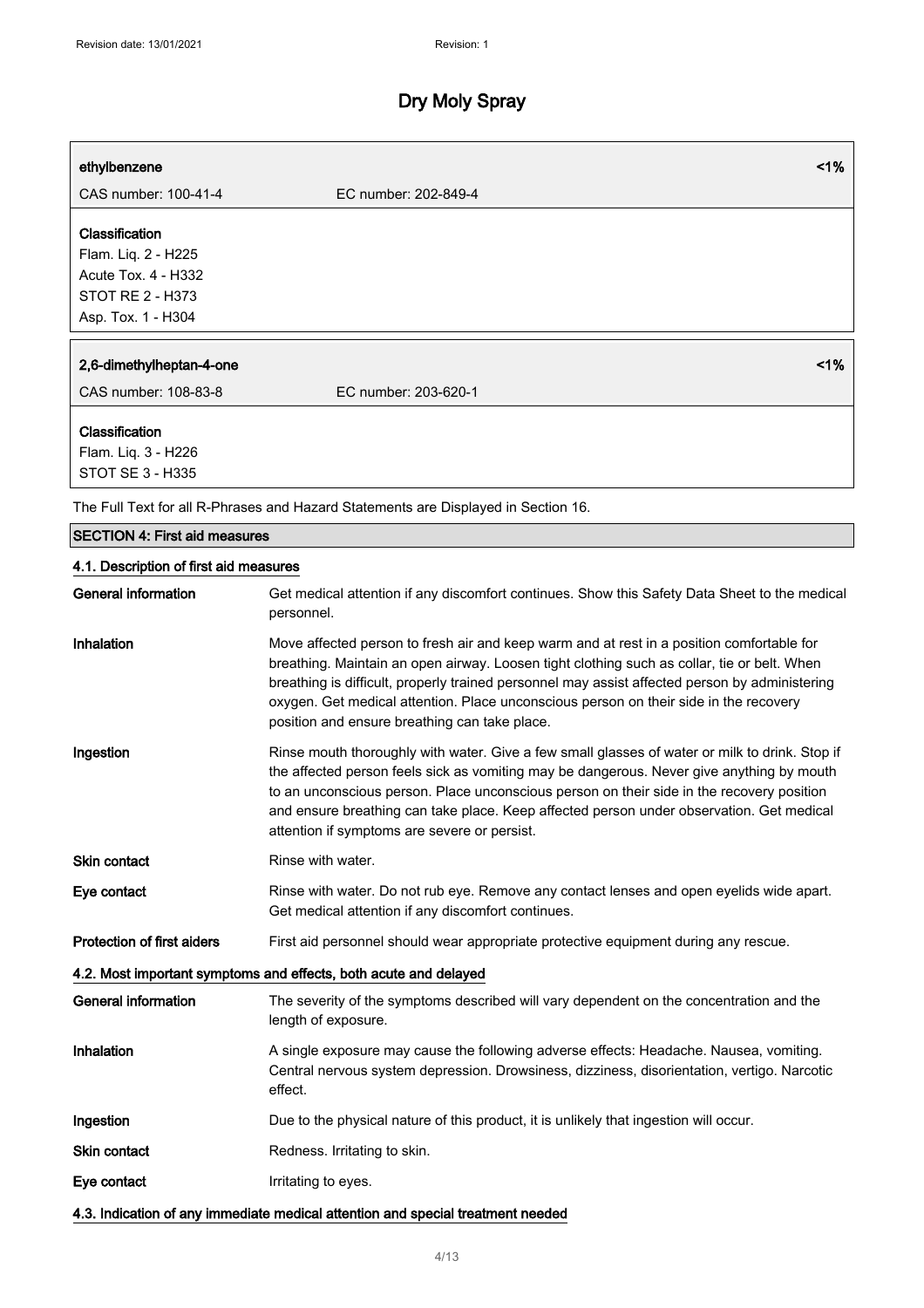| Notes for the doctor<br>Treat symptomatically.             |                                                                                                                                                                                                                                                                                                                                                                                                                                                                                                                                                                                                                                                                                                              |  |  |  |  |
|------------------------------------------------------------|--------------------------------------------------------------------------------------------------------------------------------------------------------------------------------------------------------------------------------------------------------------------------------------------------------------------------------------------------------------------------------------------------------------------------------------------------------------------------------------------------------------------------------------------------------------------------------------------------------------------------------------------------------------------------------------------------------------|--|--|--|--|
| <b>SECTION 5: Firefighting measures</b>                    |                                                                                                                                                                                                                                                                                                                                                                                                                                                                                                                                                                                                                                                                                                              |  |  |  |  |
| 5.1. Extinguishing media                                   |                                                                                                                                                                                                                                                                                                                                                                                                                                                                                                                                                                                                                                                                                                              |  |  |  |  |
| Suitable extinguishing media                               | The product is flammable. Extinguish with alcohol-resistant foam, carbon dioxide, dry powder<br>or water fog. Use fire-extinguishing media suitable for the surrounding fire.                                                                                                                                                                                                                                                                                                                                                                                                                                                                                                                                |  |  |  |  |
| Unsuitable extinguishing<br>media                          | Do not use water jet as an extinguisher, as this will spread the fire.                                                                                                                                                                                                                                                                                                                                                                                                                                                                                                                                                                                                                                       |  |  |  |  |
| 5.2. Special hazards arising from the substance or mixture |                                                                                                                                                                                                                                                                                                                                                                                                                                                                                                                                                                                                                                                                                                              |  |  |  |  |
| Specific hazards                                           | Containers can burst violently or explode when heated, due to excessive pressure build-up.<br>Bursting aerosol containers may be propelled from a fire at high speed. If aerosol cans are<br>ruptured, care should be taken due to the rapid escape of the pressurised contents and<br>propellant. Vapours may form explosive mixtures with air.                                                                                                                                                                                                                                                                                                                                                             |  |  |  |  |
| <b>Hazardous combustion</b><br>products                    | Thermal decomposition or combustion products may include the following substances:<br>Harmful gases or vapours.                                                                                                                                                                                                                                                                                                                                                                                                                                                                                                                                                                                              |  |  |  |  |
| 5.3. Advice for firefighters                               |                                                                                                                                                                                                                                                                                                                                                                                                                                                                                                                                                                                                                                                                                                              |  |  |  |  |
| Protective actions during<br>firefighting                  | Avoid breathing fire gases or vapours. Evacuate area. Keep upwind to avoid inhalation of<br>gases, vapours, fumes and smoke. Ventilate closed spaces before entering them. Cool<br>containers exposed to heat with water spray and remove them from the fire area if it can be<br>done without risk. Cool containers exposed to flames with water until well after the fire is out.<br>If a leak or spill has not ignited, use water spray to disperse vapours and protect men stopping<br>the leak. Avoid discharge to the aquatic environment. Control run-off water by containing and<br>keeping it out of sewers and watercourses. If risk of water pollution occurs, notify appropriate<br>authorities. |  |  |  |  |
| Special protective equipment<br>for firefighters           | Wear positive-pressure self-contained breathing apparatus (SCBA) and appropriate protective<br>clothing. Firefighter's clothing conforming to European standard EN469 (including helmets,<br>protective boots and gloves) will provide a basic level of protection for chemical incidents.                                                                                                                                                                                                                                                                                                                                                                                                                   |  |  |  |  |
| <b>SECTION 6: Accidental release measures</b>              |                                                                                                                                                                                                                                                                                                                                                                                                                                                                                                                                                                                                                                                                                                              |  |  |  |  |
|                                                            | 6.1. Personal precautions, protective equipment and emergency procedures                                                                                                                                                                                                                                                                                                                                                                                                                                                                                                                                                                                                                                     |  |  |  |  |
| <b>Personal precautions</b>                                | Wear protective clothing as described in Section 8 of this safety data sheet. No action shall be<br>taken without appropriate training or involving any personal risk. Do not touch or walk into<br>spilled material. Evacuate area. Risk of explosion. Provide adequate ventilation. No smoking,<br>sparks, flames or other sources of ignition near spillage. Promptly remove any clothing that<br>becomes contaminated.                                                                                                                                                                                                                                                                                   |  |  |  |  |
| 6.2. Environmental precautions                             |                                                                                                                                                                                                                                                                                                                                                                                                                                                                                                                                                                                                                                                                                                              |  |  |  |  |
|                                                            |                                                                                                                                                                                                                                                                                                                                                                                                                                                                                                                                                                                                                                                                                                              |  |  |  |  |

Environmental precautions Avoid discharge into drains or watercourses or onto the ground. Avoid discharge to the aquatic environment.

6.3. Methods and material for containment and cleaning up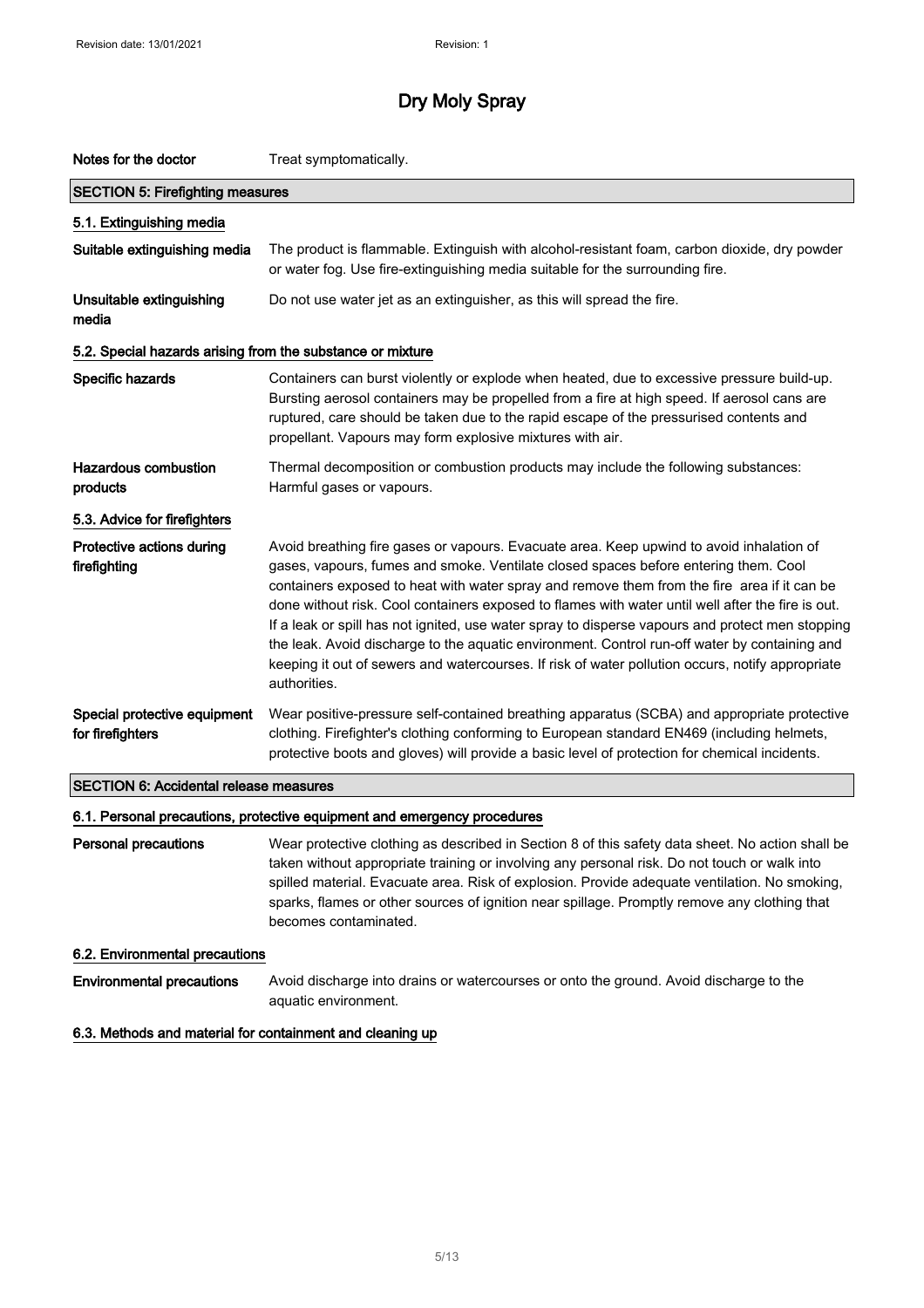Methods for cleaning up Wear protective clothing as described in Section 8 of this safety data sheet. Clear up spills immediately and dispose of waste safely. Eliminate all ignition sources if safe to do so. No smoking, sparks, flames or other sources of ignition near spillage. Under normal conditions of handling and storage, spillages from aerosol containers are unlikely. If aerosol cans are ruptured, care should be taken due to the rapid escape of the pressurised contents and propellant. Small Spillages: Wipe up with an absorbent cloth and dispose of waste safely. Large Spillages: If the product is soluble in water, dilute the spillage with water and mop it up. Alternatively, or if it is not water-soluble, absorb the spillage with an inert, dry material and place it in a suitable waste disposal container. Flush contaminated area with plenty of water. Wash thoroughly after dealing with a spillage. Dangerous for the environment. Do not empty into drains. For waste disposal, see Section 13.

#### 6.4. Reference to other sections

Reference to other sections For personal protection, see Section 8. See Section 11 for additional information on health hazards. See Section 12 for additional information on ecological hazards. For waste disposal, see Section 13.

#### SECTION 7: Handling and storage

| 7.1. Precautions for safe handling                      |                                                                                                                                                                                                                                                                                                                                                                                                                                                                                                                                                                                                                                                                                                                                                                                                                                                                   |
|---------------------------------------------------------|-------------------------------------------------------------------------------------------------------------------------------------------------------------------------------------------------------------------------------------------------------------------------------------------------------------------------------------------------------------------------------------------------------------------------------------------------------------------------------------------------------------------------------------------------------------------------------------------------------------------------------------------------------------------------------------------------------------------------------------------------------------------------------------------------------------------------------------------------------------------|
| <b>Usage precautions</b>                                | Read and follow manufacturer's recommendations. Wear protective clothing as described in<br>Section 8 of this safety data sheet. Keep away from food, drink and animal feeding stuffs.<br>Avoid exposing aerosol containers to high temperatures or direct sunlight. The product is<br>flammable. Keep away from heat, hot surfaces, sparks, open flames and other ignition<br>sources. No smoking. Do not handle until all safety precautions have been read and<br>understood. Do not handle broken packages without protective equipment. Do not reuse<br>empty containers. Do not spray on an open flame or other ignition source. Do not pierce or<br>burn, even after use. Spray will evaporate and cool rapidly and may cause frostbite or cold<br>burns if in contact with skin. Avoid contact with eyes. Avoid inhalation of vapours and<br>spray/mists. |
| Advice on general<br>occupational hygiene               | Wash promptly if skin becomes contaminated. Take off contaminated clothing. Wash<br>contaminated clothing before reuse.                                                                                                                                                                                                                                                                                                                                                                                                                                                                                                                                                                                                                                                                                                                                           |
|                                                         | 7.2. Conditions for safe storage, including any incompatibilities                                                                                                                                                                                                                                                                                                                                                                                                                                                                                                                                                                                                                                                                                                                                                                                                 |
| <b>Storage precautions</b>                              | Store away from incompatible materials (see Section 10). Keep away from oxidising materials,<br>heat and flames. Keep only in the original container. Keep container tightly closed, in a cool,<br>well ventilated place. Keep containers upright. Protect containers from damage. Protect from<br>sunlight. Do not store near heat sources or expose to high temperatures. Do not expose to<br>temperatures exceeding 50°C/122°F.                                                                                                                                                                                                                                                                                                                                                                                                                                |
| Storage class                                           | Miscellaneous hazardous material storage.                                                                                                                                                                                                                                                                                                                                                                                                                                                                                                                                                                                                                                                                                                                                                                                                                         |
| 7.3. Specific end use(s)                                |                                                                                                                                                                                                                                                                                                                                                                                                                                                                                                                                                                                                                                                                                                                                                                                                                                                                   |
| Specific end use(s)                                     | The identified uses for this product are detailed in Section 1.2.                                                                                                                                                                                                                                                                                                                                                                                                                                                                                                                                                                                                                                                                                                                                                                                                 |
| <b>SECTION 8: Exposure controls/Personal protection</b> |                                                                                                                                                                                                                                                                                                                                                                                                                                                                                                                                                                                                                                                                                                                                                                                                                                                                   |

#### 8.1. Control parameters

#### Occupational exposure limits

#### Petroleum gases, liquefied

Long-term exposure limit (8-hour TWA): WEL 1750 mg/m<sup>3</sup> respirable dust Short-term exposure limit (15-minute): WEL 2180 mg/m<sup>3</sup> respirable dust

#### acetone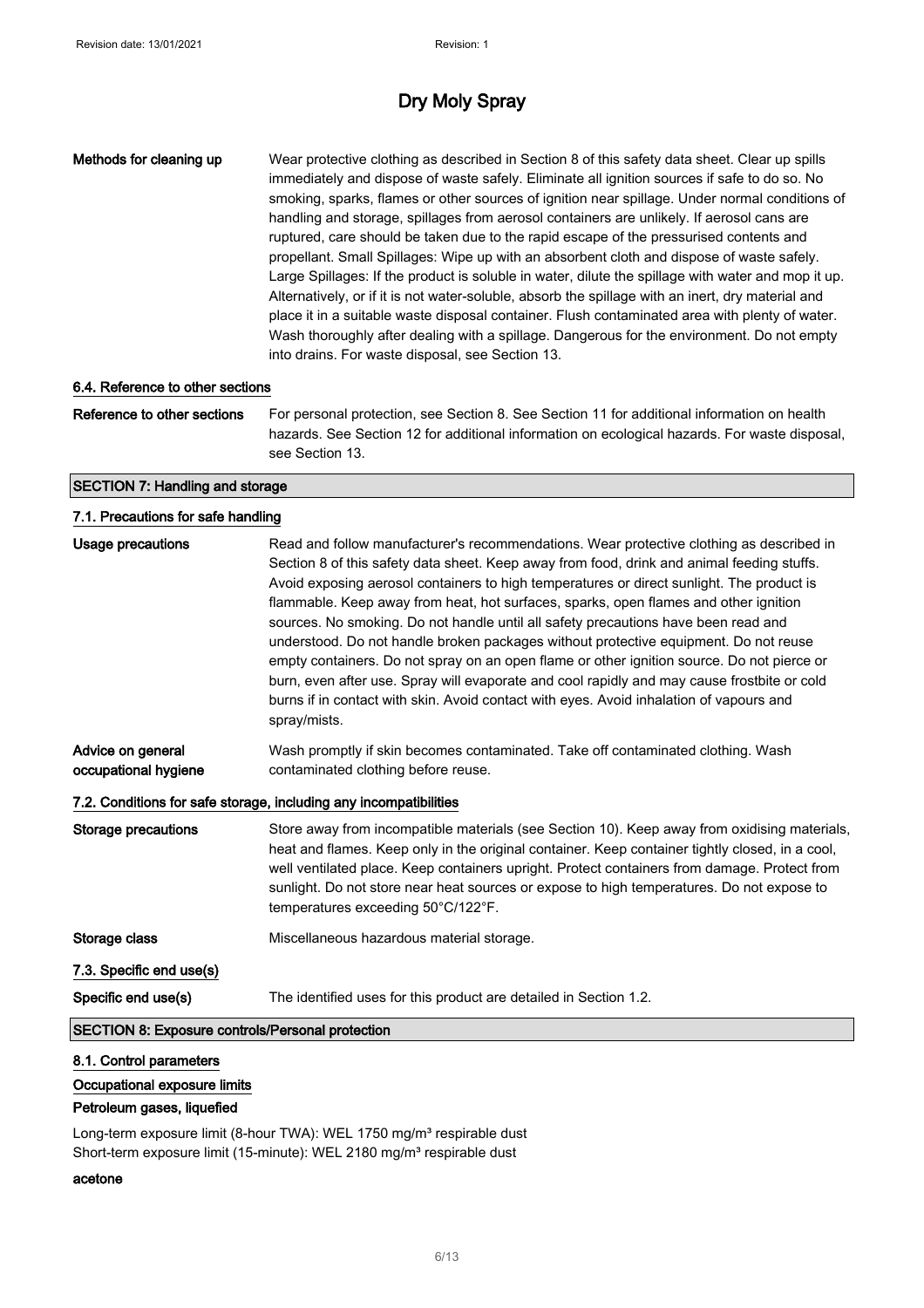Long-term exposure limit (8-hour TWA): WEL 1210 mg/m<sup>3</sup> respirable dust Short-term exposure limit (15-minute): WEL 3620 mg/m<sup>3</sup> respirable dust

#### Molybdenum disulphide

Long-term exposure limit (8-hour TWA): WEL 10 mg/m<sup>3</sup> respirable dust Short-term exposure limit (15-minute): WEL 20 mg/m<sup>3</sup> respirable dust

#### xylene

Long-term exposure limit (8-hour TWA): WEL 50 ppm 220 mg/m<sup>3</sup> respirable dust Short-term exposure limit (15-minute): WEL 100 ppm 441 mg/m<sup>3</sup> respirable dust Sk

#### ethylbenzene

Long-term exposure limit (8-hour TWA): WEL 100 ppm 441 mg/m<sup>3</sup> Dermal Short-term exposure limit (15-minute): WEL 125 ppm 552 mg/m<sup>3</sup> Dermal Sk

#### 2,6-dimethylheptan-4-one

Long-term exposure limit (8-hour TWA): WEL 25 ppm 148 mg/m<sup>3</sup> Short-term exposure limit (15-minute): WEL 75 ppm 444 mg/m<sup>3</sup> WEL = Workplace Exposure Limit. Sk = Can be absorbed through the skin.

#### acetone (CAS: 67-64-1)

| <b>DNEL</b> | Workers - Dermal; Long term systemic effects: 186 mg/kg/day<br>Workers - Inhalation; Short term local effects: 2420 mg/m <sup>3</sup><br>Workers - Inhalation; Long term systemic effects: 1210 mg/m <sup>3</sup>                                                                      |  |
|-------------|----------------------------------------------------------------------------------------------------------------------------------------------------------------------------------------------------------------------------------------------------------------------------------------|--|
| <b>PNEC</b> | Sediment (Freshwater); 30.4 mg/kg<br>Sediment (Marinewater); 3.04 mg/kg<br>marine water; 1.06 mg/l<br>Soil; 29.5 mg/kg                                                                                                                                                                 |  |
|             | xylene (CAS: 1330-20-7)                                                                                                                                                                                                                                                                |  |
| <b>DNEL</b> | Workers - Inhalation; Short term systemic effects: 289 mg/m <sup>3</sup><br>Workers - Inhalation; Short term local effects: 289 mg/m <sup>3</sup><br>Workers - Dermal; Long term systemic effects: 180 mg/kg<br>Workers - Inhalation; Long term systemic effects: 77 mg/m <sup>3</sup> |  |
| <b>PNEC</b> | - Fresh water; 0.327 mg/l<br>- marine water; 0.327 mg/l<br>- Sediment (Freshwater); 12.46 mg/kg<br>- Sediment (Marinewater); 12.46 mg/kg<br>- Soil; 2.31 mg/kg<br>$-$ STP; 6.58 mg/l<br>- Intermittent release; 0.327 mg/l                                                             |  |
| ra controle |                                                                                                                                                                                                                                                                                        |  |

#### 8.2. Exposure controls





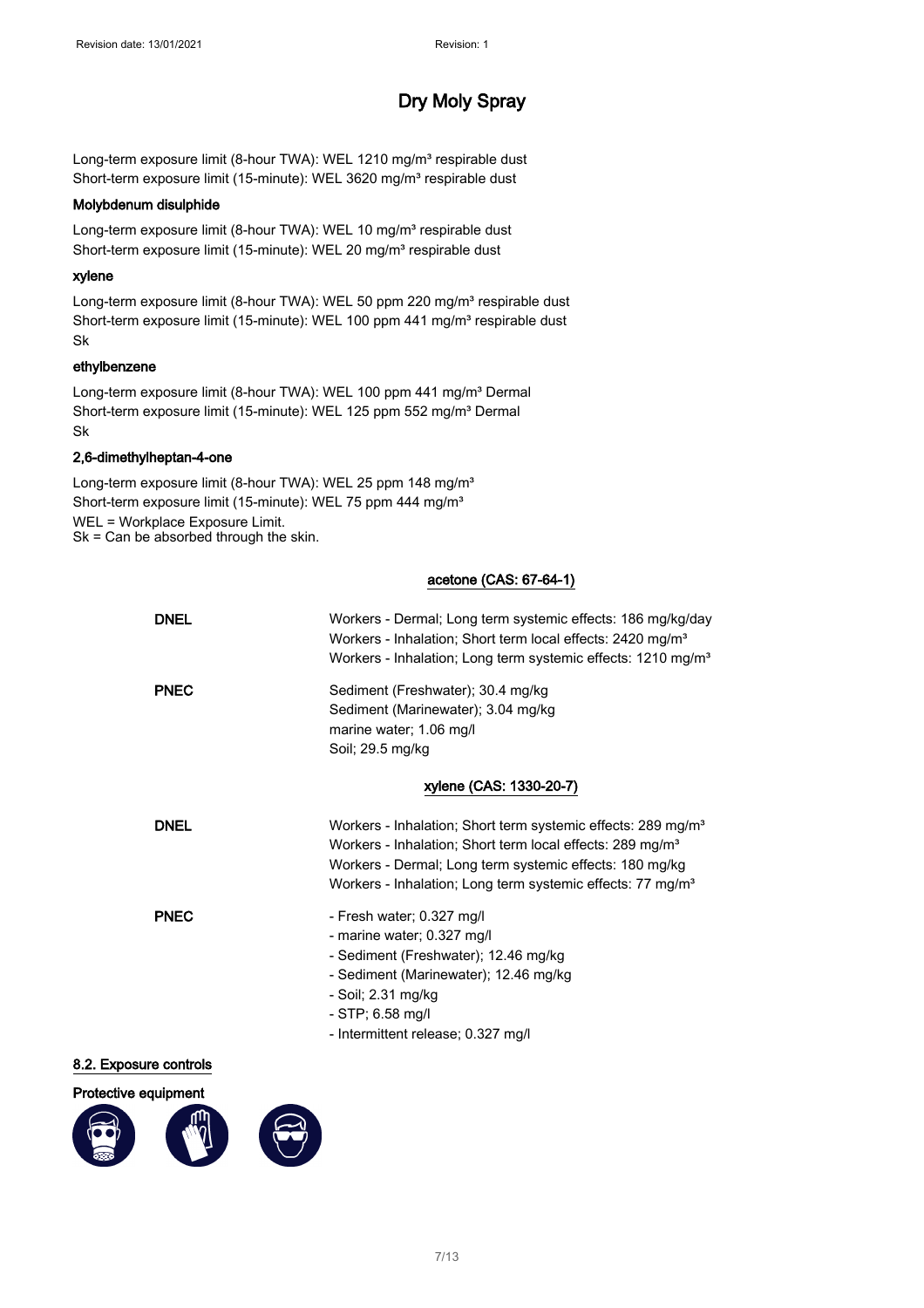| Appropriate engineering<br>controls         | Provide adequate general and local exhaust ventilation. Ensure the ventilation system is<br>regularly maintained and tested. Good general ventilation should be adequate to control<br>worker exposure to airborne contaminants. Observe any occupational exposure limits for the<br>product or ingredients.                                                                                                                                                                                                                              |  |  |  |
|---------------------------------------------|-------------------------------------------------------------------------------------------------------------------------------------------------------------------------------------------------------------------------------------------------------------------------------------------------------------------------------------------------------------------------------------------------------------------------------------------------------------------------------------------------------------------------------------------|--|--|--|
| Eye/face protection                         | Wear tight-fitting, chemical splash goggles or face shield. If inhalation hazards exist, a full-<br>face respirator may be required instead.                                                                                                                                                                                                                                                                                                                                                                                              |  |  |  |
| Hand protection                             | Wear protective gloves. The most suitable glove should be chosen in consultation with the<br>glove supplier/manufacturer, who can provide information about the breakthrough time of the<br>glove material. To protect hands from chemicals, gloves should comply with European<br>Standard EN374. Considering the data specified by the glove manufacturer, check during use<br>that the gloves are retaining their protective properties and change them as soon as any<br>deterioration is detected. Frequent changes are recommended. |  |  |  |
| Other skin and body<br>protection           | Wear appropriate clothing to prevent repeated or prolonged skin contact.                                                                                                                                                                                                                                                                                                                                                                                                                                                                  |  |  |  |
| Hygiene measures                            | Wash after use and before eating, smoking and using the toilet. Do not eat, drink or smoke<br>when using this product.                                                                                                                                                                                                                                                                                                                                                                                                                    |  |  |  |
| Respiratory protection                      | Ensure all respiratory protective equipment is suitable for its intended use and is 'CE'-marked.<br>Check that the respirator fits tightly and the filter is changed regularly. Gas and combination<br>filter cartridges should comply with European Standard EN14387. Full face mask respirators<br>with replaceable filter cartridges should comply with European Standard EN136. Half mask<br>and quarter mask respirators with replaceable filter cartridges should comply with European<br>Standard EN140.                           |  |  |  |
| <b>Environmental exposure</b><br>controls   | Keep container tightly sealed when not in use. Emissions from ventilation or work process<br>equipment should be checked to ensure they comply with the requirements of environmental<br>protection legislation. In some cases, fume scrubbers, filters or engineering modifications to<br>the process equipment will be necessary to reduce emissions to acceptable levels.                                                                                                                                                              |  |  |  |
| SECTION 9: Physical and chemical properties |                                                                                                                                                                                                                                                                                                                                                                                                                                                                                                                                           |  |  |  |
|                                             | 9.1. Information on basic physical and chemical properties                                                                                                                                                                                                                                                                                                                                                                                                                                                                                |  |  |  |
| Appearance                                  | Aerosol.                                                                                                                                                                                                                                                                                                                                                                                                                                                                                                                                  |  |  |  |
| Colour                                      | Black. Grey.                                                                                                                                                                                                                                                                                                                                                                                                                                                                                                                              |  |  |  |
| Odour                                       | Characteristic.                                                                                                                                                                                                                                                                                                                                                                                                                                                                                                                           |  |  |  |
| Flash point                                 | < -60°C Cleveland open cup.                                                                                                                                                                                                                                                                                                                                                                                                                                                                                                               |  |  |  |
| Solubility(ies)                             | Immiscible with water.                                                                                                                                                                                                                                                                                                                                                                                                                                                                                                                    |  |  |  |
|                                             |                                                                                                                                                                                                                                                                                                                                                                                                                                                                                                                                           |  |  |  |

9.2. Other information

| <b>SECTION 10: Stability and reactivity</b> |  |
|---------------------------------------------|--|
|                                             |  |

| 10.1. Reactivity         |                                                                                                                        |
|--------------------------|------------------------------------------------------------------------------------------------------------------------|
| Reactivity               | See the other subsections of this section for further details.                                                         |
| 10.2. Chemical stability |                                                                                                                        |
| <b>Stability</b>         | Stable at normal ambient temperatures and when used as recommended. Stable under the<br>prescribed storage conditions. |
|                          |                                                                                                                        |

### 10.3. Possibility of hazardous reactions

| Possibility of hazardous | The following materials may react strongly with the product: Oxidising agents. |
|--------------------------|--------------------------------------------------------------------------------|
| reactions                |                                                                                |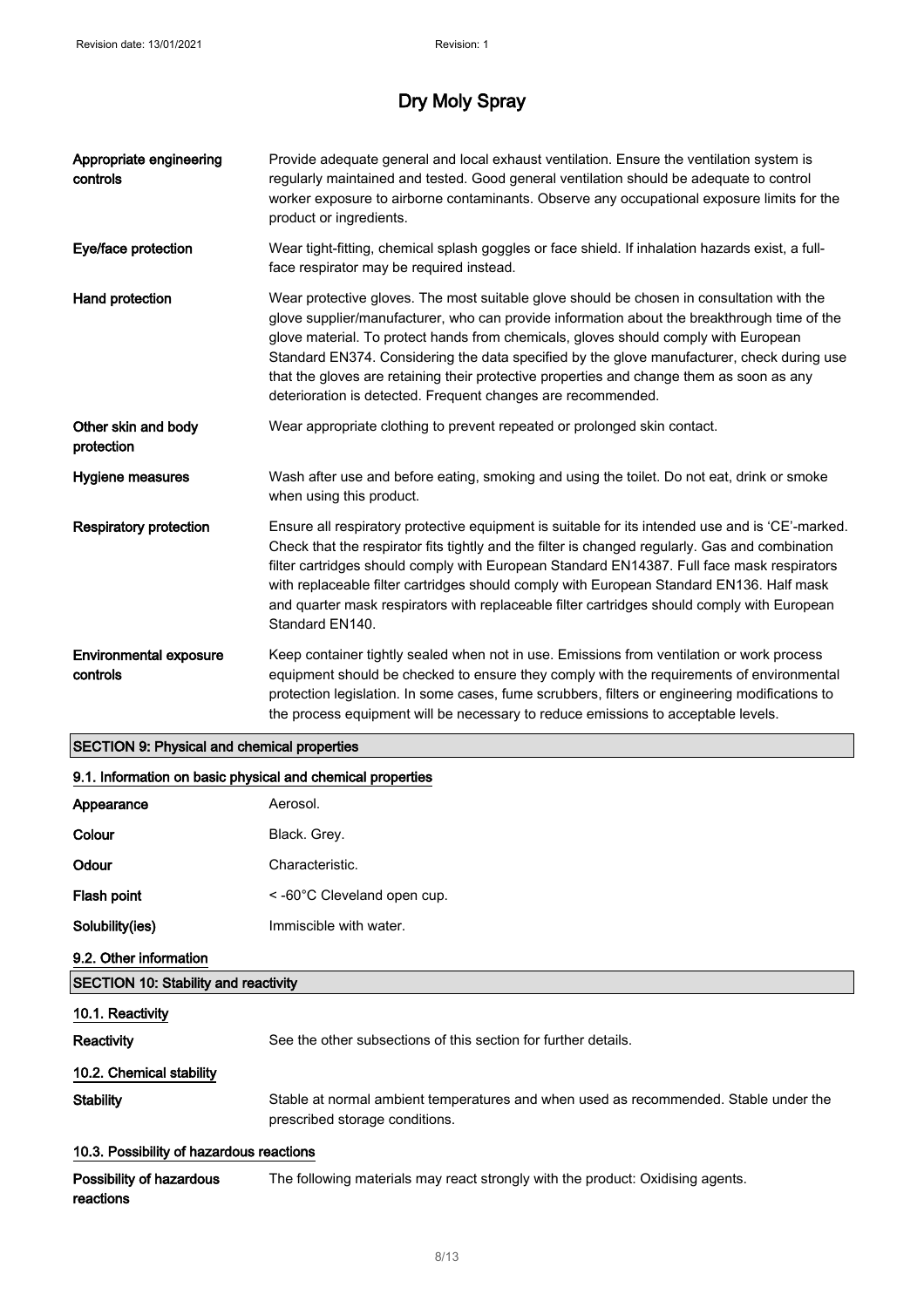### 10.4. Conditions to avoid

| Conditions to avoid                                                  | Avoid exposing aerosol containers to high temperatures or direct sunlight. Pressurised<br>container: may burst if heated                                                |
|----------------------------------------------------------------------|-------------------------------------------------------------------------------------------------------------------------------------------------------------------------|
| 10.5. Incompatible materials                                         |                                                                                                                                                                         |
| Materials to avoid                                                   | No specific material or group of materials is likely to react with the product to produce a<br>hazardous situation.                                                     |
| 10.6. Hazardous decomposition products                               |                                                                                                                                                                         |
| Hazardous decomposition<br>products                                  | Does not decompose when used and stored as recommended. Thermal decomposition or<br>combustion products may include the following substances: Harmful gases or vapours. |
| <b>SECTION 11: Toxicological information</b>                         |                                                                                                                                                                         |
| 11.1. Information on toxicological effects                           |                                                                                                                                                                         |
| Acute toxicity - oral<br>Notes (oral LD <sub>50</sub> )              | Based on available data the classification criteria are not met.                                                                                                        |
| Acute toxicity - dermal<br>Notes (dermal LD <sub>50</sub> )          | Based on available data the classification criteria are not met.                                                                                                        |
| ATE dermal (mg/kg)                                                   | 53,678.17                                                                                                                                                               |
| Acute toxicity - inhalation<br>Notes (inhalation LC <sub>50</sub> )  | Based on available data the classification criteria are not met.                                                                                                        |
| ATE inhalation (vapours mg/l)                                        | 536.78                                                                                                                                                                  |
| Skin corrosion/irritation<br>Animal data                             | Irritating.                                                                                                                                                             |
| Serious eye damage/irritation<br>Serious eye damage/irritation       | Causes serious eye irritation.                                                                                                                                          |
| <b>Respiratory sensitisation</b><br><b>Respiratory sensitisation</b> | Based on available data the classification criteria are not met.                                                                                                        |
| <b>Skin sensitisation</b><br><b>Skin sensitisation</b>               | Based on available data the classification criteria are not met.                                                                                                        |
| Germ cell mutagenicity<br>Genotoxicity - in vitro                    | Based on available data the classification criteria are not met.                                                                                                        |
| Carcinogenicity<br>Carcinogenicity                                   | Based on available data the classification criteria are not met.                                                                                                        |
| <b>IARC</b> carcinogenicity                                          | None of the ingredients are listed or exempt.                                                                                                                           |
| Reproductive toxicity<br>Reproductive toxicity - fertility           | Based on available data the classification criteria are not met.                                                                                                        |
| Reproductive toxicity -<br>development                               | Based on available data the classification criteria are not met.                                                                                                        |
| Specific target organ toxicity - single exposure                     |                                                                                                                                                                         |
| STOT - single exposure                                               | STOT SE 3 - H336 May cause drowsiness or dizziness.                                                                                                                     |
| <b>Target organs</b>                                                 | Central nervous system                                                                                                                                                  |
| Specific target organ toxicity - repeated exposure                   |                                                                                                                                                                         |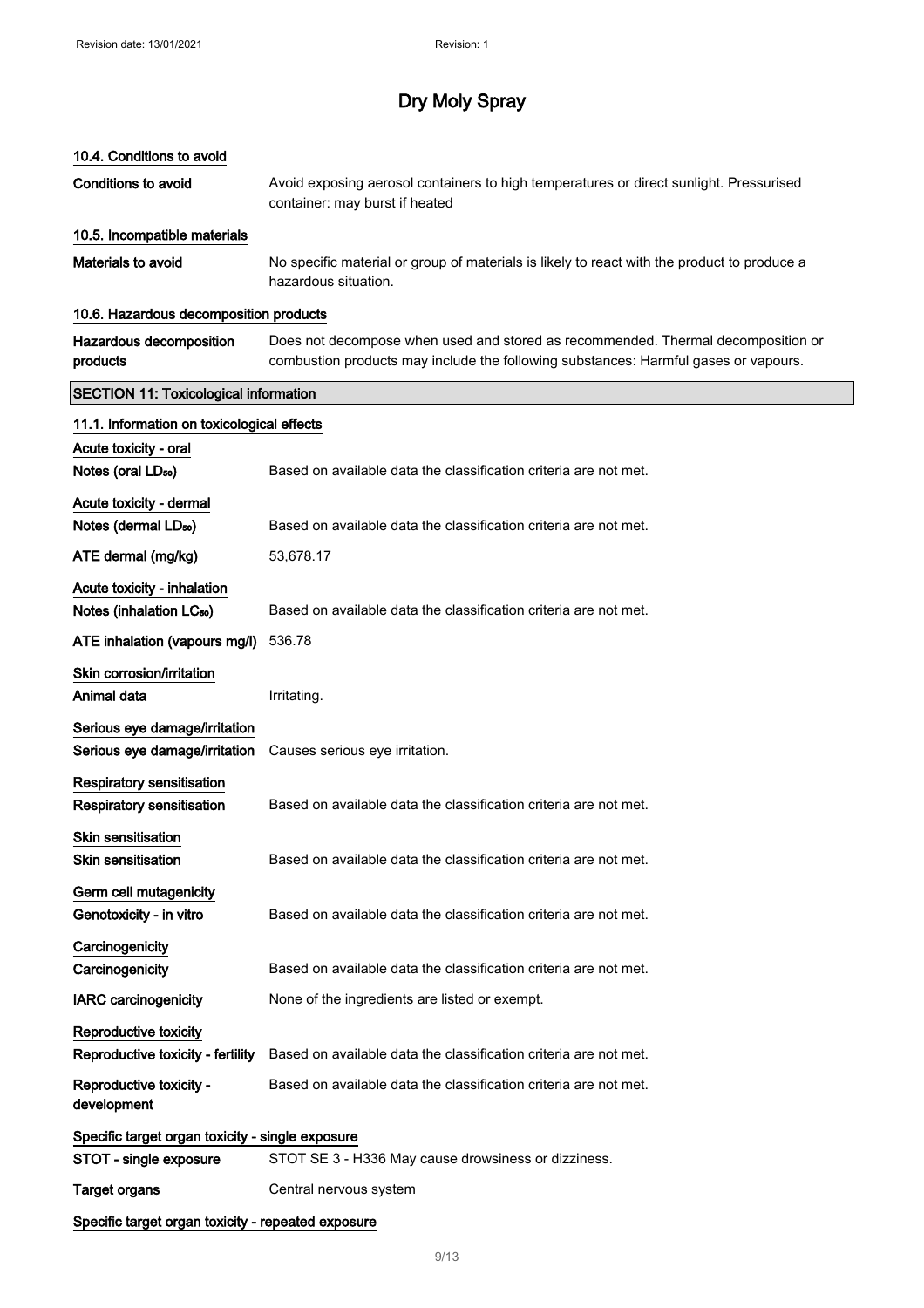| STOT - repeated exposure                      | Not classified as a specific target organ toxicant after repeated exposure.                                                                                                                                                                                                                                                                                                                                                                                                                                               |
|-----------------------------------------------|---------------------------------------------------------------------------------------------------------------------------------------------------------------------------------------------------------------------------------------------------------------------------------------------------------------------------------------------------------------------------------------------------------------------------------------------------------------------------------------------------------------------------|
| <b>Aspiration hazard</b><br>Aspiration hazard | Based on available data the classification criteria are not met.                                                                                                                                                                                                                                                                                                                                                                                                                                                          |
| <b>General information</b>                    | The severity of the symptoms described will vary dependent on the concentration and the<br>length of exposure.                                                                                                                                                                                                                                                                                                                                                                                                            |
| Inhalation                                    | A single exposure may cause the following adverse effects: Headache. Nausea, vomiting.<br>Central nervous system depression. Drowsiness, dizziness, disorientation, vertigo. Narcotic<br>effect.                                                                                                                                                                                                                                                                                                                          |
| Ingestion                                     | Due to the physical nature of this product, it is unlikely that ingestion will occur.                                                                                                                                                                                                                                                                                                                                                                                                                                     |
| <b>Skin contact</b>                           | Redness. Irritating to skin.                                                                                                                                                                                                                                                                                                                                                                                                                                                                                              |
| Eye contact                                   | Irritating to eyes.                                                                                                                                                                                                                                                                                                                                                                                                                                                                                                       |
| Route of exposure                             | Ingestion Inhalation Skin and/or eye contact                                                                                                                                                                                                                                                                                                                                                                                                                                                                              |
| <b>Target organs</b>                          | Central nervous system                                                                                                                                                                                                                                                                                                                                                                                                                                                                                                    |
| <b>SECTION 12: Ecological information</b>     |                                                                                                                                                                                                                                                                                                                                                                                                                                                                                                                           |
| 12.1. Toxicity                                |                                                                                                                                                                                                                                                                                                                                                                                                                                                                                                                           |
| <b>Toxicity</b>                               | Aquatic Acute 1 - H400 Very toxic to aquatic life. Aquatic Chronic 1 - H410 Very toxic to<br>aquatic life with long lasting effects.                                                                                                                                                                                                                                                                                                                                                                                      |
| 12.2. Persistence and degradability           |                                                                                                                                                                                                                                                                                                                                                                                                                                                                                                                           |
|                                               | Persistence and degradability The degradability of the product is not known.                                                                                                                                                                                                                                                                                                                                                                                                                                              |
| 12.3. Bioaccumulative potential               |                                                                                                                                                                                                                                                                                                                                                                                                                                                                                                                           |
| <b>Bioaccumulative potential</b>              | No data available on bioaccumulation.                                                                                                                                                                                                                                                                                                                                                                                                                                                                                     |
| 12.4. Mobility in soil                        |                                                                                                                                                                                                                                                                                                                                                                                                                                                                                                                           |
| <b>Mobility</b>                               | The product contains volatile organic compounds (VOCs) which will evaporate easily from all<br>surfaces.                                                                                                                                                                                                                                                                                                                                                                                                                  |
| 12.5. Results of PBT and vPvB assessment      |                                                                                                                                                                                                                                                                                                                                                                                                                                                                                                                           |
| 12.6. Other adverse effects                   |                                                                                                                                                                                                                                                                                                                                                                                                                                                                                                                           |
| Other adverse effects                         | None known.                                                                                                                                                                                                                                                                                                                                                                                                                                                                                                               |
| <b>SECTION 13: Disposal considerations</b>    |                                                                                                                                                                                                                                                                                                                                                                                                                                                                                                                           |
| 13.1. Waste treatment methods                 |                                                                                                                                                                                                                                                                                                                                                                                                                                                                                                                           |
| <b>General information</b>                    | The generation of waste should be minimised or avoided wherever possible. Reuse or recycle<br>products wherever possible. This material and its container must be disposed of in a safe<br>way. When handling waste, the safety precautions applying to handling of the product should<br>be considered. Care should be taken when handling emptied containers that have not been<br>thoroughly cleaned or rinsed out. Empty containers or liners may retain some product<br>residues and hence be potentially hazardous. |
| <b>Disposal methods</b>                       | Do not empty into drains. Empty containers must not be punctured or incinerated because of<br>the risk of an explosion. Dispose of surplus products and those that cannot be recycled via a<br>licensed waste disposal contractor. Waste, residues, empty containers, discarded work<br>clothes and contaminated cleaning materials should be collected in designated containers,                                                                                                                                         |

labelled with their contents.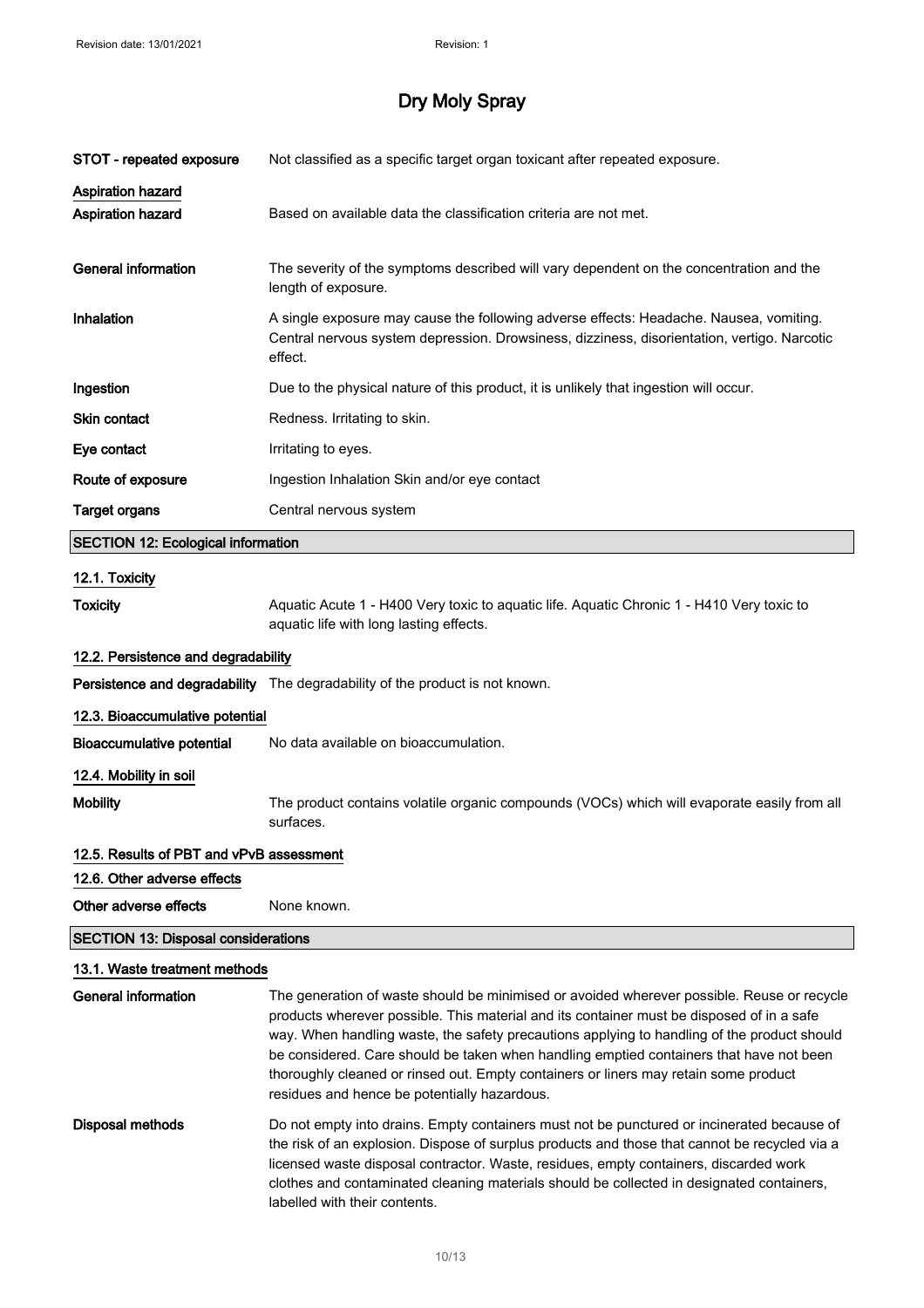#### SECTION 14: Transport information

| UN No. (ADR/RID)                     | 1950            |
|--------------------------------------|-----------------|
| UN No. (IMDG)                        | 1950            |
| UN No. (ICAO)                        | 1950            |
| UN No. (ADN)                         | 1950            |
| 14.2. UN proper shipping name        |                 |
| Proper shipping name<br>(ADR/RID)    | <b>AEROSOLS</b> |
| Proper shipping name (IMDG) AEROSOLS |                 |
| Proper shipping name (ICAO) AEROSOLS |                 |
| Proper shipping name (ADN) AEROSOLS  |                 |
| 14.3. Transport hazard class(es)     |                 |
| <b>ADR/RID class</b>                 | 2.1             |
| ADR/RID classification code          | 5F              |
| <b>ADR/RID label</b>                 | 2.1             |
| <b>IMDG class</b>                    | 2.1             |
| <b>ICAO class/division</b>           | 2.1             |
| <b>ADN class</b>                     | 2.1             |
|                                      |                 |

#### Transport labels



#### 14.4. Packing group

| <b>ADR/RID packing group</b> | None |
|------------------------------|------|
| <b>IMDG packing group</b>    | None |
| ICAO packing group           | None |
| ADN packing group            | None |

#### 14.5. Environmental hazards

| Environmentally hazardous substance/marine pollutant |  |
|------------------------------------------------------|--|
| No.                                                  |  |

| 14.6. Special precautions for user |            |
|------------------------------------|------------|
| <b>EmS</b>                         | $F-D. S-U$ |
| ADR transport category             | 2          |
| Tunnel restriction code            | (D)        |

14.7. Transport in bulk according to Annex II of MARPOL and the IBC Code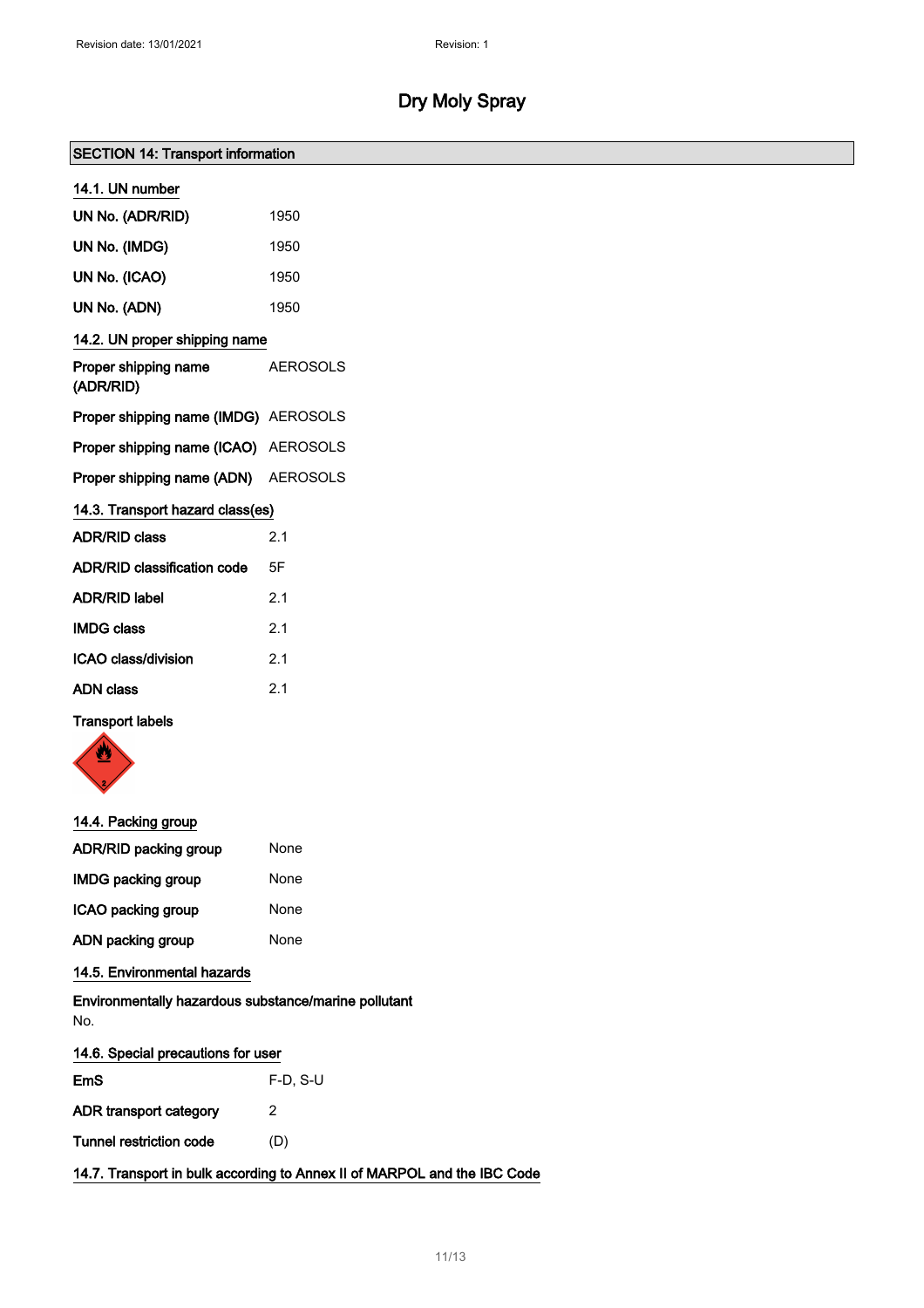#### Transport in bulk according to Not applicable. Annex II of MARPOL 73/78 and the IBC Code

#### SECTION 15: Regulatory information

| 15.1. Safety, health and environmental regulations/legislation specific for the substance or mixture |                                                                                                                                                                                                                                                                                                                                                                                                                                                                                                                                                                                                                             |
|------------------------------------------------------------------------------------------------------|-----------------------------------------------------------------------------------------------------------------------------------------------------------------------------------------------------------------------------------------------------------------------------------------------------------------------------------------------------------------------------------------------------------------------------------------------------------------------------------------------------------------------------------------------------------------------------------------------------------------------------|
| National regulations                                                                                 | Health and Safety at Work etc. Act 1974 (as amended).<br>The Carriage of Dangerous Goods and Use of Transportable Pressure Equipment<br>Regulations 2009 (SI 2009 No. 1348) (as amended) ["CDG 2009"].<br>EH40/2005 Workplace exposure limits.<br>The Aerosol Dispensers Regulations 2009 (SI 2009 No. 2824).                                                                                                                                                                                                                                                                                                               |
| <b>EU</b> legislation                                                                                | Regulation (EC) No 1907/2006 of the European Parliament and of the Council of 18<br>December 2006 concerning the Registration, Evaluation, Authorisation and Restriction of<br>Chemicals (REACH) (as amended).<br>Commission Regulation (EU) No 2015/830 of 28 May 2015.<br>Regulation (EC) No 1272/2008 of the European Parliament and of the Council of 16<br>December 2008 on classification, labelling and packaging of substances and mixtures (as<br>amended).<br>Council Directive of 20 May 1975 on the approximation of the laws of the Member States<br>relating to aerosol dispensers (75/324/EEC) (as amended). |

#### 15.2. Chemical safety assessment

No chemical safety assessment has been carried out.

#### SECTION 16: Other information

| Abbreviations and acronyms<br>used in the safety data sheet                   | ADR: European Agreement concerning the International Carriage of Dangerous Goods by<br>Road.<br>ADN: European Agreement concerning the International Carriage of Dangerous Goods by<br>Inland Waterways.<br>RID: European Agreement concerning the International Carriage of Dangerous Goods by<br>Rail.<br>IATA: International Air Transport Association.<br>ICAO: Technical Instructions for the Safe Transport of Dangerous Goods by Air.<br>IMDG: International Maritime Dangerous Goods.<br>CAS: Chemical Abstracts Service.<br>ATE: Acute Toxicity Estimate.<br>LC <sub>50</sub> : Lethal Concentration to 50 % of a test population.<br>LD <sub>50</sub> : Lethal Dose to 50% of a test population (Median Lethal Dose).<br>EC <sub>50</sub> : 50% of maximal Effective Concentration.<br>PBT: Persistent. Bioaccumulative and Toxic substance.<br>vPvB: Very Persistent and Very Bioaccumulative. |
|-------------------------------------------------------------------------------|-----------------------------------------------------------------------------------------------------------------------------------------------------------------------------------------------------------------------------------------------------------------------------------------------------------------------------------------------------------------------------------------------------------------------------------------------------------------------------------------------------------------------------------------------------------------------------------------------------------------------------------------------------------------------------------------------------------------------------------------------------------------------------------------------------------------------------------------------------------------------------------------------------------|
| <b>Classification abbreviations</b><br>and acronyms                           | Aerosol = Aerosol<br>Eye Irrit. $=$ Eye irritation<br>Skin Irrit. = Skin irritation<br>STOT SE = Specific target organ toxicity-single exposure<br>Aquatic Acute = Hazardous to the aquatic environment (acute)<br>Aquatic Chronic = Hazardous to the aquatic environment (chronic)                                                                                                                                                                                                                                                                                                                                                                                                                                                                                                                                                                                                                       |
| <b>Classification procedures</b><br>according to Regulation (EC)<br>1272/2008 | STOT SE 3 - H336: Skin Irrit. 2 - H315: Eye Irrit. 2 - H319: : Calculation method. Aquatic<br>Acute 1 - H400: Aquatic Chronic 1 - H410: : Calculation method. Aerosol 1 - H222, H229: :<br>Expert judgement.                                                                                                                                                                                                                                                                                                                                                                                                                                                                                                                                                                                                                                                                                              |
| <b>Training advice</b>                                                        | Only trained personnel should use this material.                                                                                                                                                                                                                                                                                                                                                                                                                                                                                                                                                                                                                                                                                                                                                                                                                                                          |